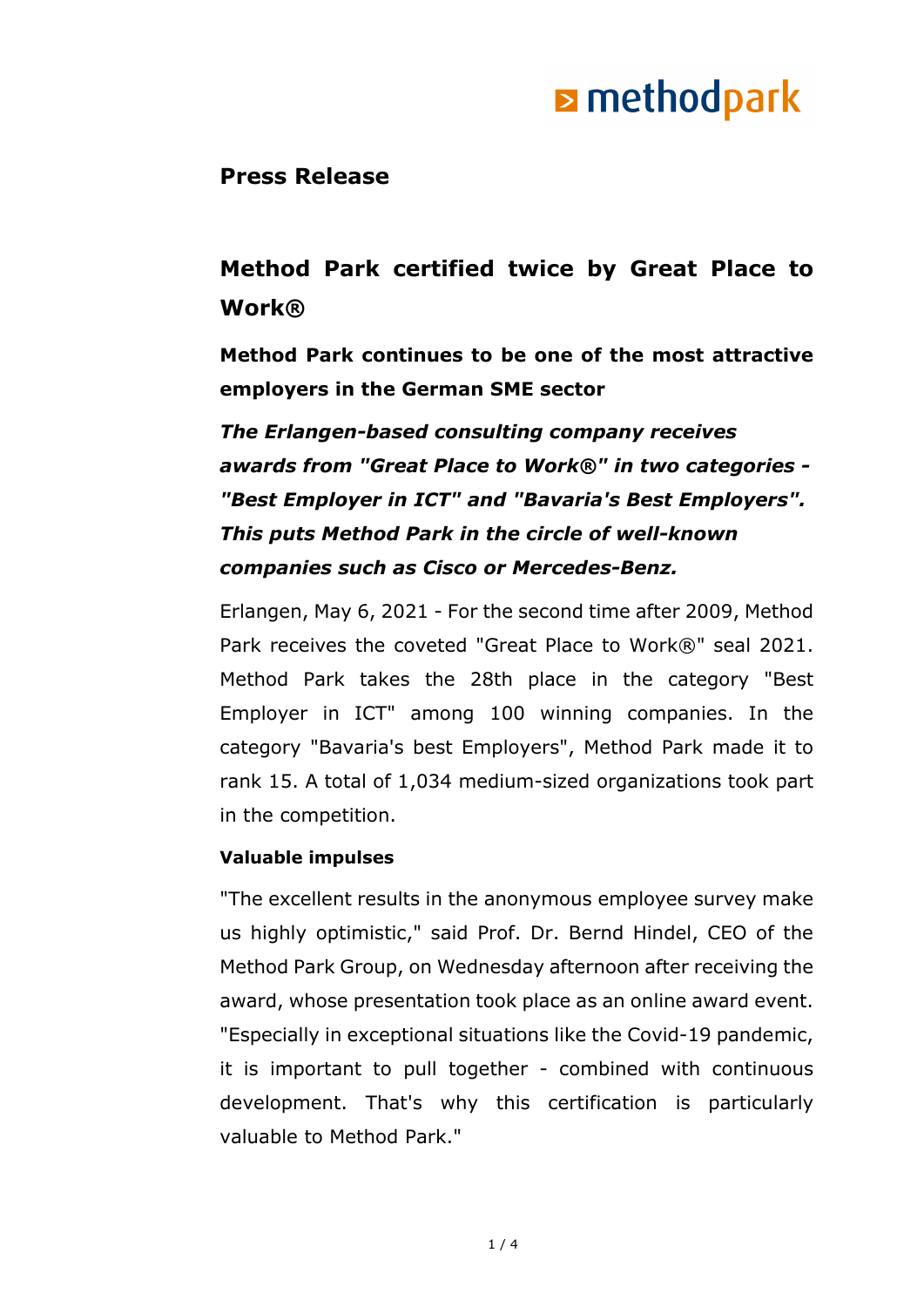#### **Respect, trust, and team spirit**

"Good employers have one thing in common," says Sebastian Diefenbach, Head of Client Consulting at Great Place to Work®, "they are committed to credible, fair leadership and the active development of employees. Respect, trust, and team spirit are part of the corporate culture to a large extent."

The Method Park guiding principle is primarily characterized by its corporate structure: Flat hierarchies and short decisionmaking structures are part of the workplace culture; all employees are on a first-name basis with each other. A family atmosphere is just as important here as a good work-life balance. A wide range of further training opportunities is also provided.

#### **Withstanding the shortage of skilled workers**

According to a survey by Bitkom e. V., around 86,000 positions in the IT labor market remained unfilled at the end of last year - 31 percent fewer than the historic high of 124,000 from the previous year. The Covid-19 pandemic has slightly dampened the problem of the shortage of skilled workers, but the figures are still high. That's why certifications are an important component in increasing a company's attractiveness and standing out from the crowd.

#### **The award**

The award from the worldwide operating Great Place to Work® Institute was based on an anonymous and representative survey among Method Park employees. Topics included credibility, respect, fairness, pride, and team spirit. In the second part, the culture audit, the most important facts, figures, and data were determined.

*Number of characters (space characters included): 2,768*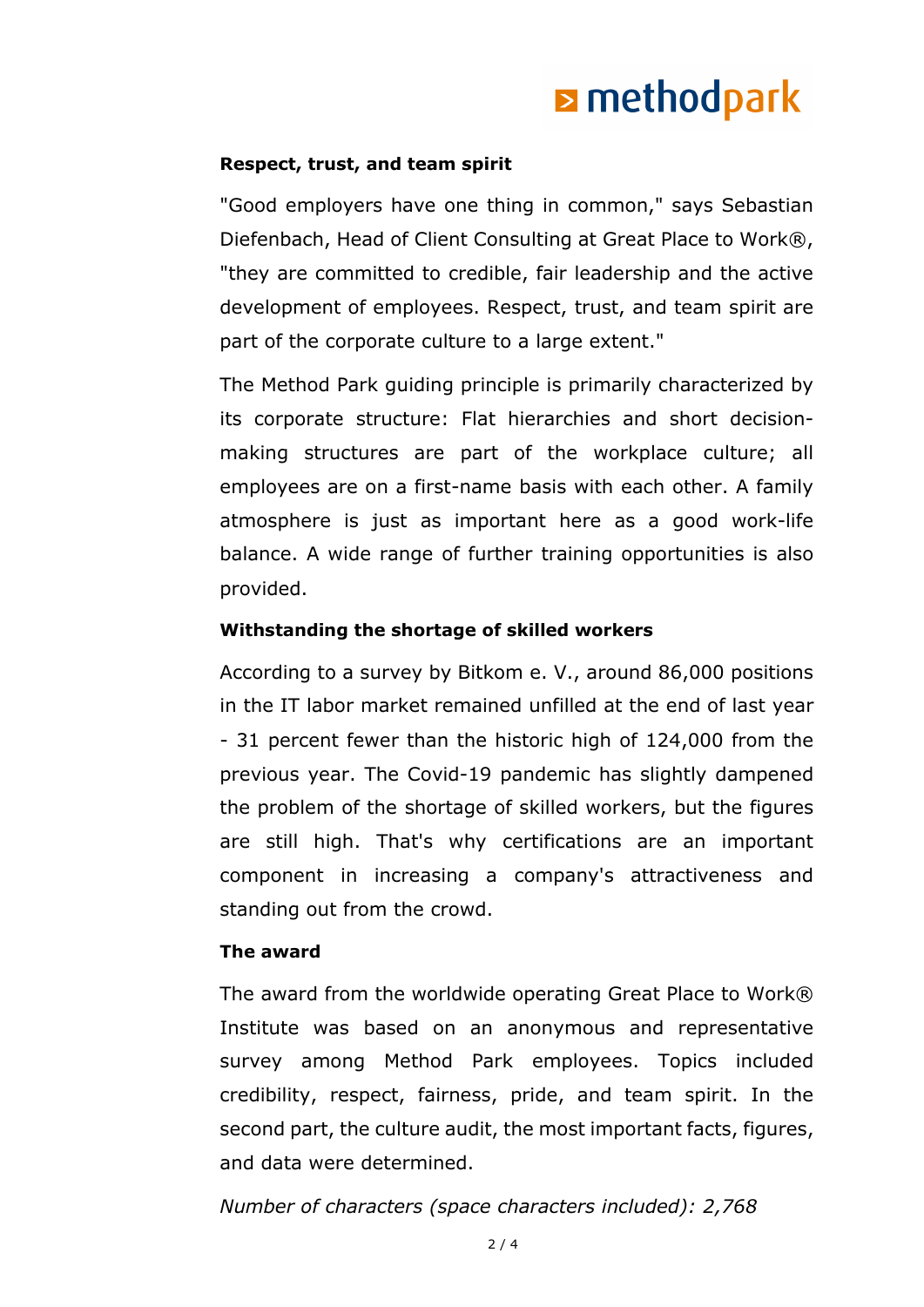#### **About Great Place to Work®**

Great Place to Work® is an internationally operating, independent research and consulting institute that supports over 6,000 companies from 60 countries worldwide in developing an attractive corporate and workplace culture. Every year, Great Place to Work® recognizes very good employers internationally, nationally, regionally, and industry-specifically for their performance based on anonymous employee surveys and corporate culture analysis. The German institute, headquartered in Cologne, was founded in 2002 and currently employs around 90 people.

For more information, visit: [https://www.greatplacetowork.de/beste](https://www.greatplacetowork.de/beste-arbeitgeber/great-place-to-work-zertifizierung/)[arbeitgeber/great-place-to-work-zertifizierung/](https://www.greatplacetowork.de/beste-arbeitgeber/great-place-to-work-zertifizierung/) <https://www.greatplacetowork.de/workplace/item/3707/method+park>

#### **About Method Park**

Method Park specializes in complex product engineering in the environments of the automotive, medical, and aerospace industries. Method Park's portfolio includes consulting and engineering services, a comprehensive training program, and the process management tool "Stages".

Method Park was founded in 2001. On a worldwide basis, the company has coached its customers on process optimization, compliance to industryspecific standards and legal regulations. It has also consulted on the management of projects, products, and quality assurance.

Method Park offers a practice-based training program on all current topics of software and systems engineering. Method Park offers training at its locations in Germany and other European countries, the US and Asia.

With "Stages", Method Park offers an individually customizable process management tool which supports its users on the definition, communication, and application of complex processes.

The company group has locations in Erlangen, Munich, Stuttgart, Frankfurt on the Main, Hamburg, and Berlin as well as in Detroit, Miami, and Pittsburgh in the US and Shanghai in China. Today, about 230 employees work for Method Park. In 2020, Method Park generated an operative turnover of about 25 million euros.

#### **For further information, please contact:**

Dr. Christina Ohde-Benna, PR-Assistant Method Park Holding AG, Wetterkreuz 19a, 91058 Erlangen, Germany [Christina.Ohde-Benna@methodpark.de](mailto:Christina.Ohde-Benna@methodpark.de) [www.methodpark.com](http://www.methodpark.com/)